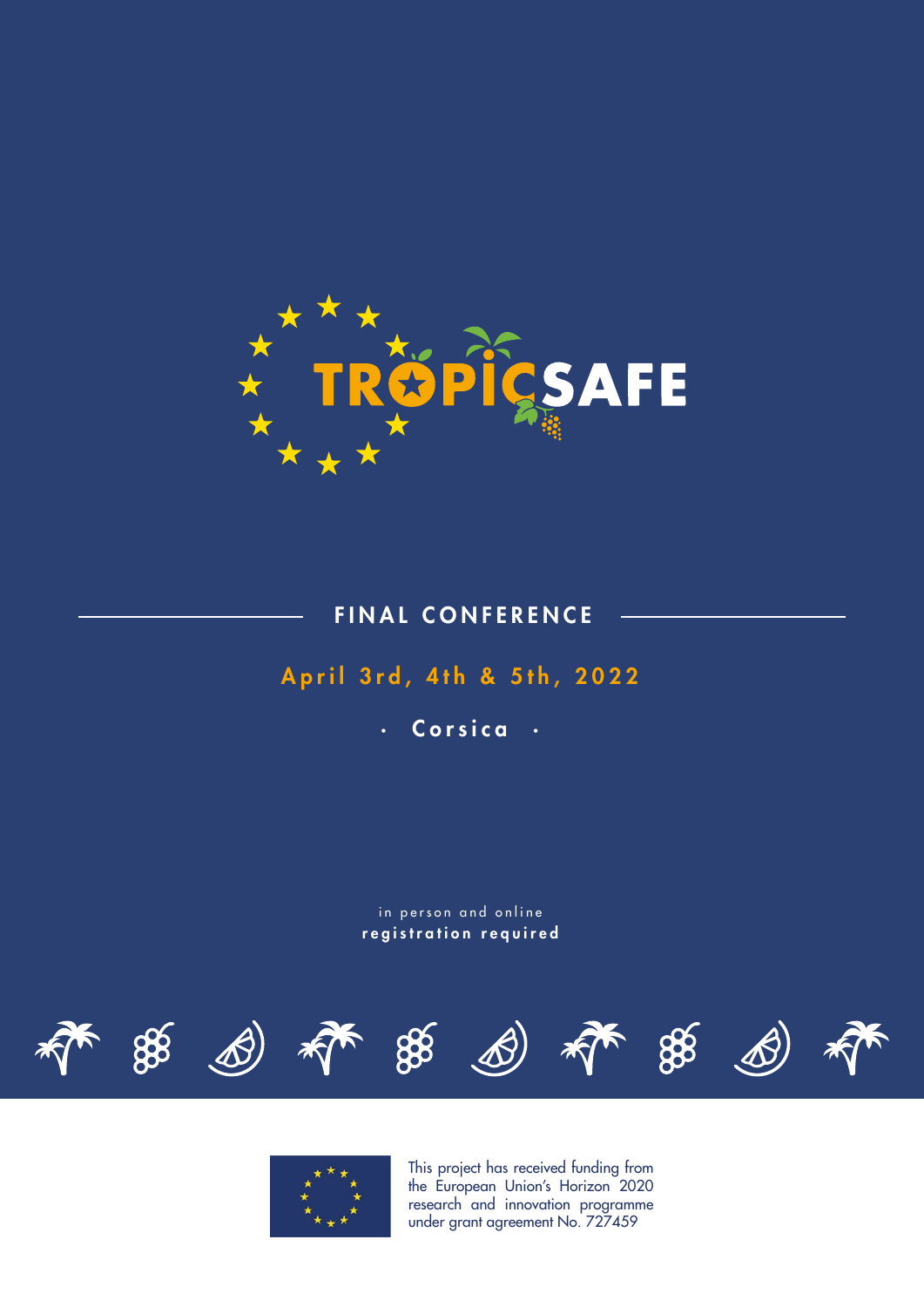

## FINAL CONFERENCE

# Day 1 - April 3, 2022 - Grapevine Yellows

## 2pm CET

- 1 . Overview of grapevine yellows in the world. - Assunta Bertaccini, Nicola Fiore, Johan Burger, Marina Dermastia - *14:00-14:15*
- $2.$ The aster yellows disease associated with grapevine yellows in South African vineyards. - Ané van der Vyver, Lucan Page, Manuela Campa, Johan Burger - *14:15-14:30*
- 3 . Phytoplasmas prevalence in grapevine in Chile. - Nicola Fiore, Nicolas Quiroga, Alan Zamorano, Camila Gamboa, Ana María Pino, Álvaro Muñoz - *14:30-14:45*
- 4 . Diversity of phytoplasmas associated with grapevine yellows in several Italian regions. - Nicoletta Contaldo, Assunta Bertaccini - *14:45-15:00*
- $5.$ Genome-informed design of a LAMP assay for specific detection of aster yellows phytoplasmas occurring in grapevines in South Africa. - Špela Alič, Marina Dermastia, Johan Burger, Matthew Dickinson, Gerhard Pietersen, Gerhart Pietersen jr., Tanja Dreo - *15.00-15:15*

## *Break 15:15-15:30*

- 6 . A new ELISA test for monitoring the GY-FD disease in field samples. - Luisa Filippin, Luciana Galetto, Valeria Trivellone, Vito Elicio, Cristina Marzachì, Elisa Angelini - *15:30-15:45*
- $7$  . Suitability of IFAS test to detect phytoplasmas associated with grapevine yellows. - Nicoletta Contaldo, Lilia Formica, Assunta Bertaccini - *15:45-16:00*
- 8. New epidemiological aspects of phytoplasmas infecting grapevine in Chile. - Nicolas Quiroga, Alan Zamorano, Camila Gamboa, Ana María Pino, Nicola Fiore - *16:00-16:15*
- **9** . Aster yellows phytoplasma in grapevine in South Africa: insect vectors and management and alternative host plants.

- Kerstin Krüger, Gerhart Pietersen jr., Gerhard Pietersen, Michael Stiller, Gert Engelbrecht G., Rochelle Janse van Rensburg, Assunta Bertaccini.

## *Break 16:30-16:45*

- 10. Looking for the genetic traits underlying resistance to grapevine yellows. - Sofia Casarin, Paolo Bagnaresi, Tiziana Maria Sirangelo, Nadia Bertazzon, Luisa Filippin, Daniele Migliaro, Nunzio D'Agostino, Francesca Taranto, Cinzia Montemurro, Luigi Cattivelli, Manna Crespan, Elisa Angelini - *16:45-17:00*
- 11. Identification and production of antimicrobial peptides: preliminary trials against colonies containing phytoplasmas.

- Manuela Campa, Nicoletta Contaldo, Du Preez van Staden, Camilla Barbieri, Assunta Bertaccini, Johan Burger - *17:00-17:15*

- 12. Economic and social analysis of the proposed innovations against grapevine yellows in grapevine: case studies in TROPICSAFE participating countries. - Sonia Marongiu, Lilia Formica, Luca Cesaro - *17:15-17:30*
- Composition of microbiomes in grapevine yellows phytoplasma infected hosts. - Mogens Nicolaisen, Nicoletta Contaldo, Francesco Pacini, Assunta Bertaccini -*17:30-17:45* 13.

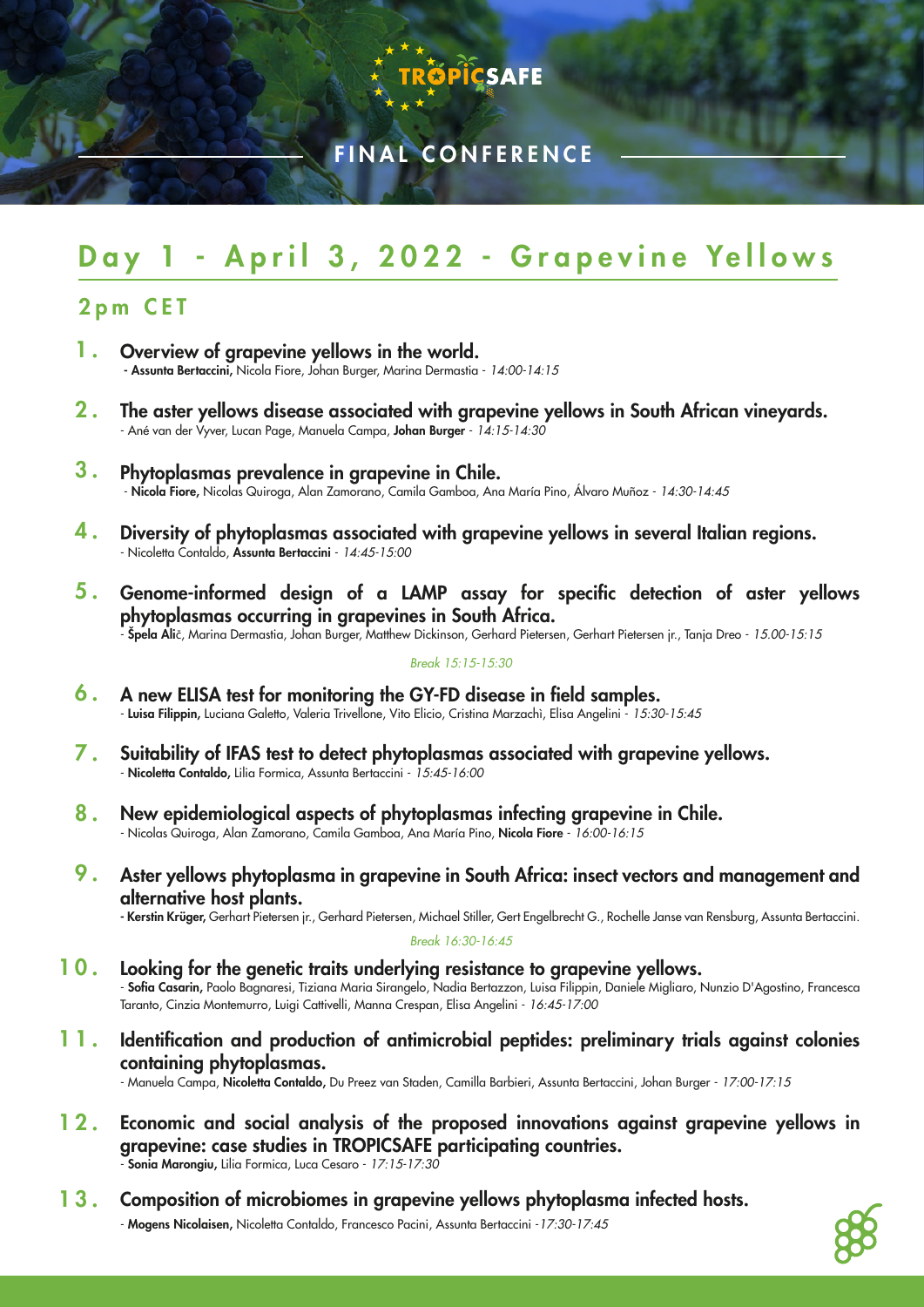

**ÖPIÇSAFE** 

# ay 2 - April 4, 2022 - "Huanglongbing" 2pm CET

*FINAL VIDEO* - *14:00-14:15*

- 1. HLB spreading and impact worldwide. - Leandro Pena - *14:15-14:35*
- 2. A comic strip on HLB to the attention of the young public: origin, making-of and dissemination.

- Cecile Morillon, Hervé Rabillé, Patrick Ollitrault, Raphael Morillon - *14:35-14:45*

3. Development of *'Candidatus* Liberibacter africanus' specific LAMP and PCR. - Gerhard Pietersen, Gerhart Pietersen jr., Ronel Roberts - *14:45-15:00*

### *Break 15:15-15:30*

4 . Trial transmission of *'Candidatus* Liberibacter asiaticus' by *Diaphorina citri* to citrus plants in Cuba.

- Maritza Luis- Pantoja, Camilo Paredes–Tomas, Jorge Luis Rodriguez-Tapia - *15:15-15:30*

5 . Transmission tests of *'Candidatus* Liberibacter asiaticus' by *Diaphorina citri* to Persian and Mexican lemon in Tabasco, Mexico.

- Eder Ramos, Carlos Fredy Ortiz, Marilyn Izquierdo, Julia Lesher - *15:30-15:45*

- 6 . Classical biological control of the "huanglongbing" vector *Trioza erytreae* in Europe. - Alejandro Tena -*15:45-16:00*
- **7.** Contribution of the eradication of diseased plants in the management of "huanglongbing" in Cuba.

- Maritza Luis-Pantoja, Camilo Paredes-Tomás, Daylé López-Hernández, Lochy Batista-Le Riverend - *16:00-16:15*

## 8. "Huanglongbing" management in Guadalupe.

- Marcin Maéva, Youri Uneau - *16:30-16:45*

### *Break 16:30-16:45*

**9**. Characterization of the determinants associated with the better tolerance to "huanglongbing" in citrus polyploids.

- Gary Sivager, Leny Calvez, Saturnin Bruyere, Rosiane Boisne-Noc, Pierre Brat, Barbara Hufnagel, Gerardo Cebrián-Torrejón, Antonio Doménech-Carboo, Olivier Gros, Patrick Ollitrault, Raphael Morillon - *16:45-17:00*

- 10. Phytoplasma detection in "huanglongbing"-infected citrus in the Caribbean. - Assunta Bertaccini, Camilo Paredes-Tomás, Youri Uneau, Wayne Myrie, Raphael Morillon, Maritza Luis-Pantoja - *17:00-17:15*
- 11. Economic and social analysis of the proposed innovations against "huanglongbing" in citrus: case studies in TROPICSAFE participating countries. - Sonia Marongiu, Luca Cesaro, Maritza Luis-Pantoja - *17:15-17:30*
- 12. Composition of microbiomes in "huanglongbing" infected hosts. - Mogens Nicolaisen, Nicoletta Contaldo, Francesco Pacini, Giulia Feduzi, Maritza Luis-Pantoja, Youri Uneau, Camilo Paredes-Tomas, Assunta Bertaccini - *17:30-17:45*